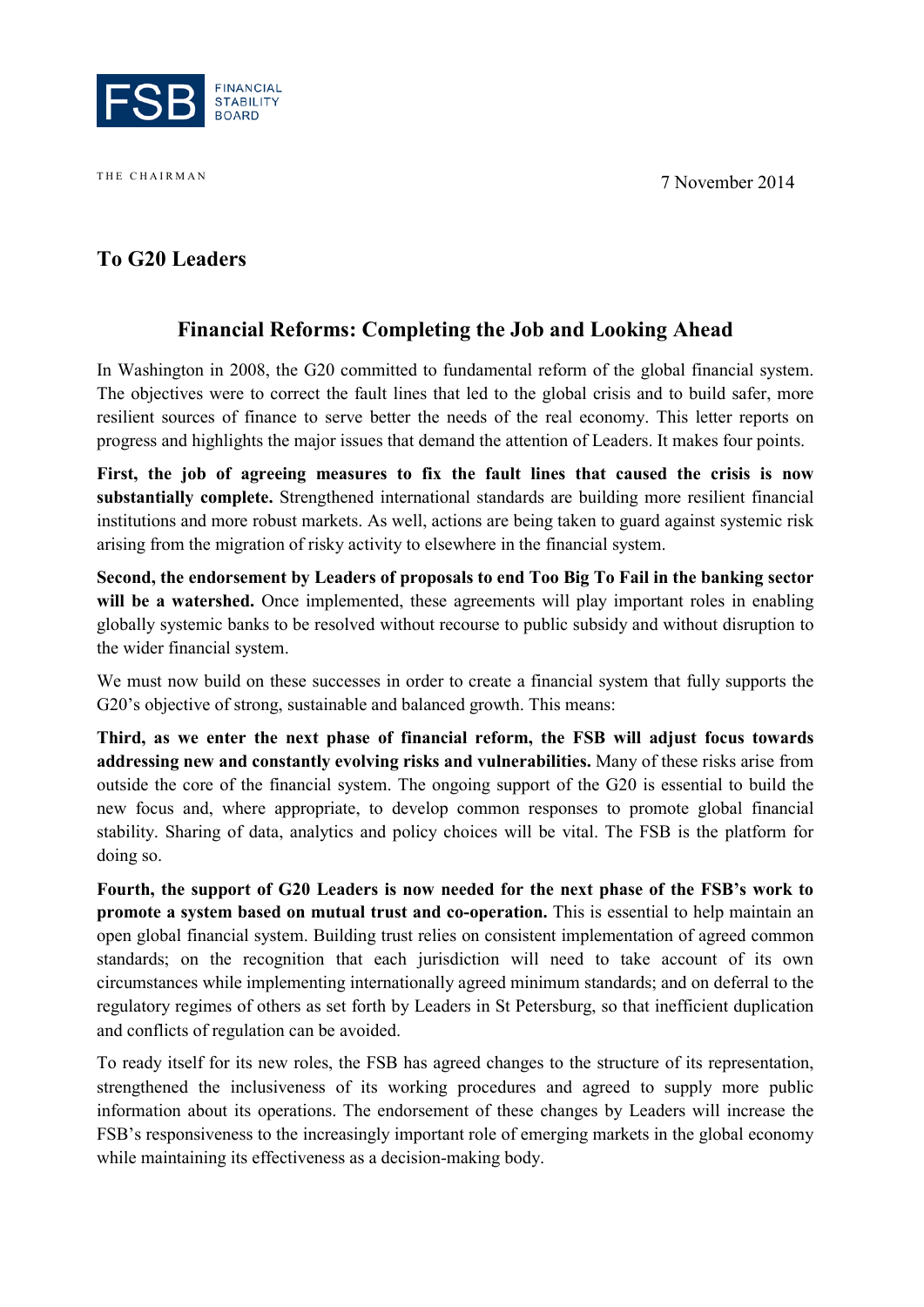# **1. THE JOB OF AGREEING MEASURES TO FIX THE FAULT LINES IS SUBSTANTIALLY COMPLETE**

As detailed in comprehensive progress reports, the priority actions agreed by Leaders at past G20 Summits are now substantially complete. In summary:

#### *Banks are more resilient*

Capital requirements are much higher and of much higher quality. Large internationally-active banks are on course to meet those requirements four years ahead of the implementation deadline. Where these new standards have been implemented decisively, access to credit has returned and supported economic recovery.

To ensure that depositors, investors, clients and regulators have full confidence in the strength of bank balance sheets, a common standard for leverage has been agreed and the Basel Committee has set out a plan to address worryingly large differences in the risk models that banks use to calculate their capital needs. To ensure banks can withstand turbulence, standards have been agreed to enhance the resilience of banks' funding and their stocks of liquid assets. Reforms to compensation practices are largely completed.

### *Shadow banking is being transformed into resilient market-based financing for the real economy*

One of the causes of the financial crisis was the rapid-but-opaque growth of activities and non-bank institutions that involved borrowing short-term, lending long-term, often with substantial leverage. The FSB has taken a number of steps to mitigate these risks and to prevent new systemic risks arising from the migration of these activities as regulation of the core system has tightened.

Money market funds have been made more resilient. Measures have been agreed to constrain the leverage of institutions that borrow from banks using their assets as security, and a supervisory framework has been agreed to limit the exposure of banks to certain non-bank institutions.

The Shadow Banking Roadmap agreed by Leaders at St Petersburg to strengthen the oversight and regulation of shadow banking has been updated for your endorsement, to build further on the already significant policy work in this area.

It is important to recognise that certain activities referred to as "shadow banking" are often, in fact, direct or other forms of market-based finance. The development of such financing mechanisms is important for many economies to lessen reliance on the formal banking system and to build the diversity and resilience of the financial system as a whole. When properly structured, market-based finance can play a vital role in financing infrastructure and SMEs.

# *Derivative markets are becoming safer. Nevertheless implementation of standards is uneven and behind schedule*

The crisis highlighted how the interconnectedness of the major institutions and markets could lead to rapid contagion when markets and liquidity suddenly dried up. Derivative markets are becoming safer and less opaque. Requirements are now being imposed, and incentives are being created, for banks to centrally clear derivative trades.

Despite this progress, the ongoing commitment of Leaders is needed to implement derivatives reform consistent with the Pittsburgh Summit commitments, and to help ensure cross-border consistency of rule-making. This will promote safe and transparent markets. Moreover, more widespread adoption of requirements will preserve the advantages of international risk-sharing through these markets.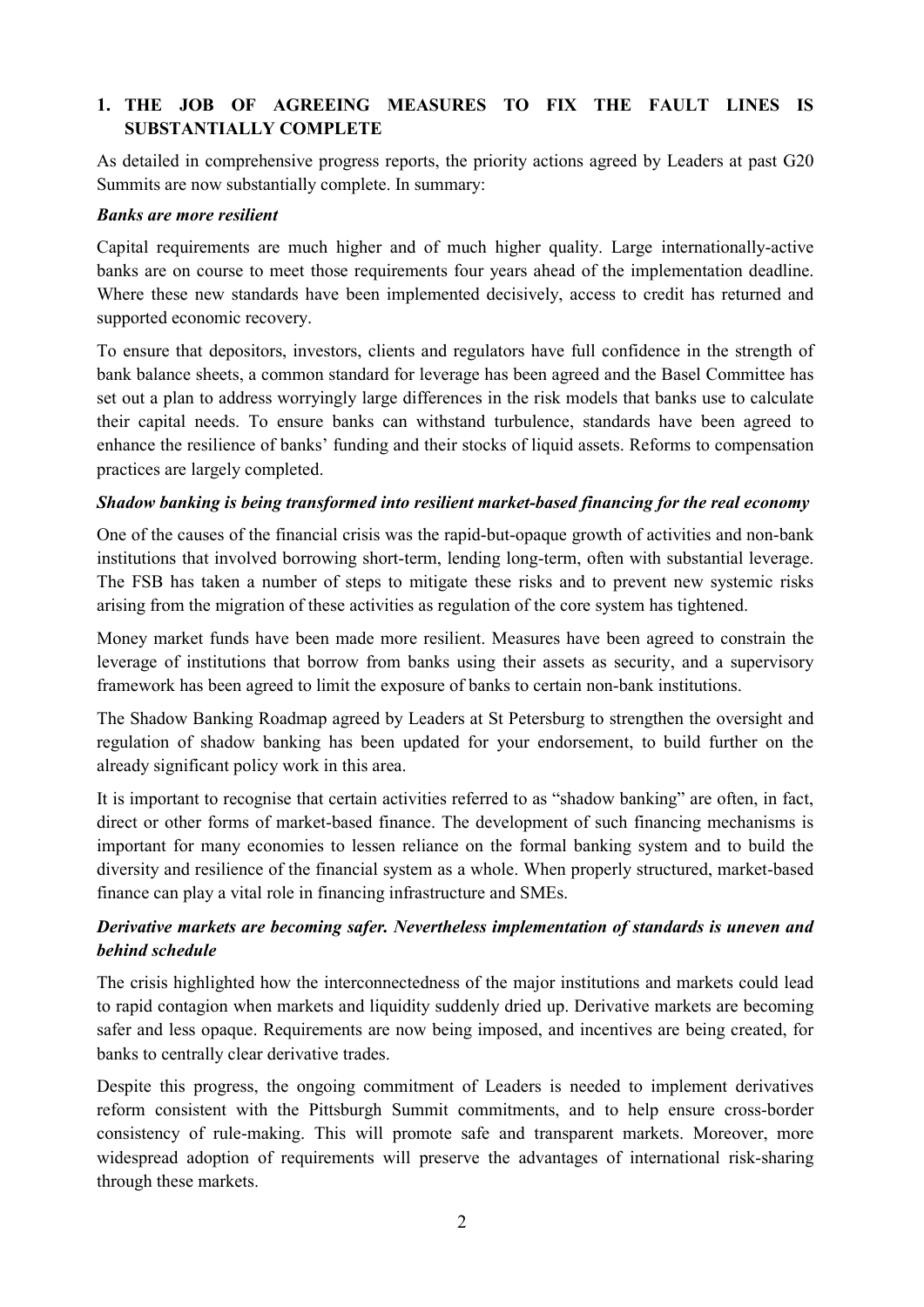To support market functioning, financial market benchmark rates are being reformed, and FSB members are studying appropriate measures to enhance the fairness and effectiveness of markets.

Comprehensive data on derivative trades is being collected so that authorities can keep track of where risks lie. G20 support is required to remove legal barriers that exist in some jurisdictions that block the reporting and sharing of counterparty information.

# **2. ENDING TOO BIG TO FAIL**

Notwithstanding the substantial progress in fixing the fault lines that underlay the crisis, the integrity of the package of reforms rests on implementing credible reforms to end Too Big To Fail.

The world's largest banks threatened the stability of the global system and their public bail-outs undermined both market discipline and a sense of fairness in our societies. As G20 Leaders have directed at prior Summits, it is essential that all systemically important financial institutions can be resolved in the event of their failure without the need for taxpayer support and without disruption of the wider system or real economy.

Global systemically important banks (G-SIBs) and insurers have been identified. They are being required to meet more stringent standards and are subject to more intensive supervision. Resolution regimes with the necessary tools to deal with the failure of G-SIBs are coming into place.

### **Agreement has now been reached on two additional proposals that, with the endorsement of Leaders, will be a watershed in ending Too Big To Fail for banks**. They will:

- promote a level playing field for globally systemic banks while taking into account differences in national resolution regimes;
- give confidence to host nations, particularly emerging economies, that they won't again be side-swiped by the failure of a large advanced economy bank; and
- instil greater market discipline by working to remove implicit government subsidies.

It is important to recognise that success in ending Too Big To Fail may never be absolute because financial institutions cannot be insulated fully from all external shocks. But these proposals will change the system so that individual banks bear the costs of their own actions, and the consequences of the risks they take.

The first agreement is a proposal for a **common international standard on the total loss absorbing capacity that globally systemic banks must have.** It will ensure that shareholders and creditors who benefit in the normal course of business also absorb losses when banks fail. Clear principles have been established to underpin the standard, and there is a detailed term sheet specifying the amount, type, structure of, and disclosure requirements around that capacity. With the endorsement of Leaders, these proposals will now be subject to public consultation and rigorous impact assessments with the intent of finalising them by the next Leaders' Summit in 2015.

The second is an **industry agreement to overcome the lack of a global framework to prevent cross-border counterparties taking their money before others when a bank needs to be resolved.** The agreement will prevent cross-border derivative contracts being disruptively terminated in the event of a globally systemic bank entering resolution. The agreement of the 18 largest dealer banks, representing 90% of derivative activity, will make cross-border resolution of banks much more realistic. National authorities will use regulatory and supervisory actions to support comprehensive industry adoption of the agreement. More fundamental regulatory action will be needed in the medium term in order to secure the same outcome through statute.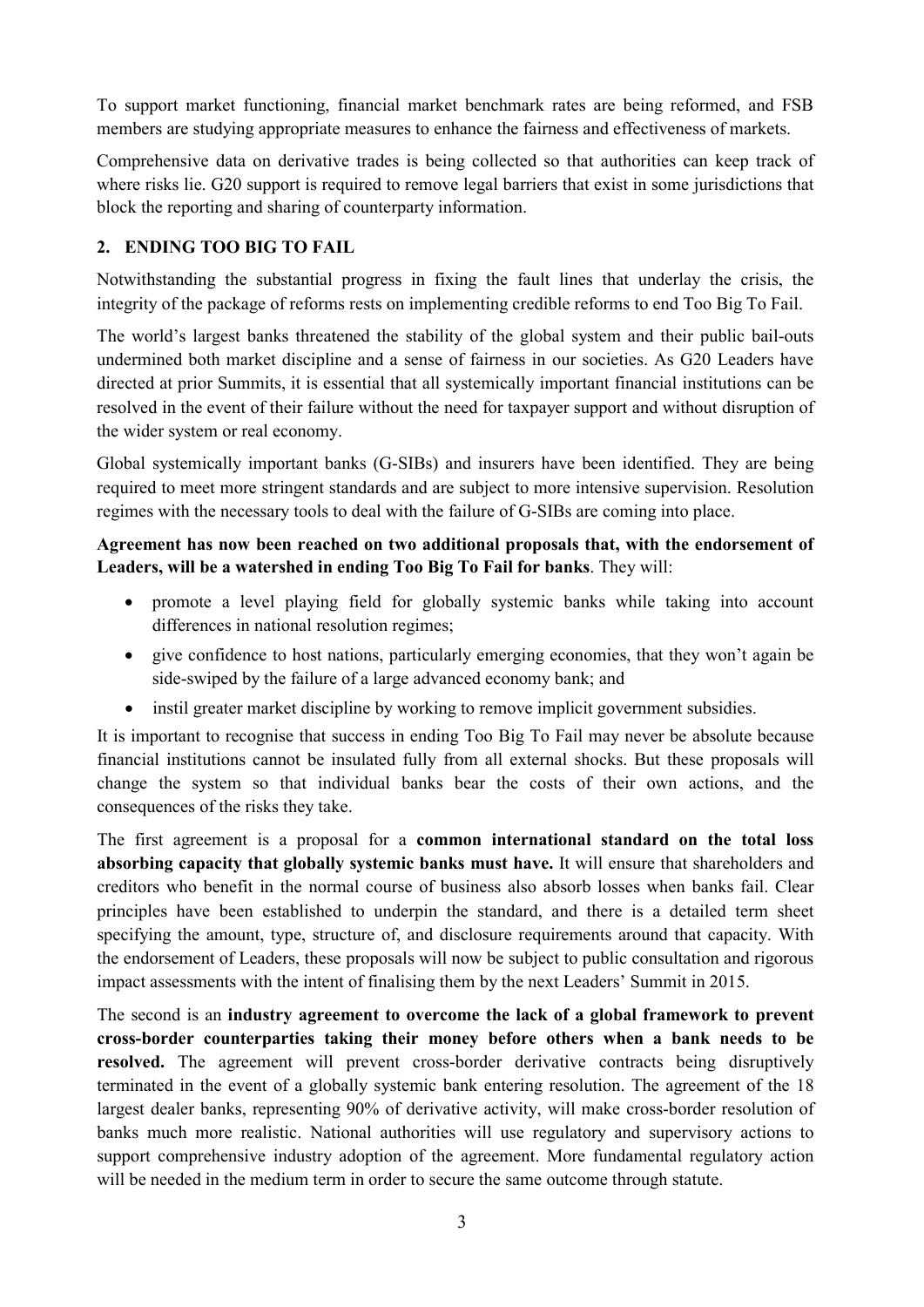Going forward, the support of Leaders is needed to deliver national implementation of resolution regimes and standards for banks; to empower national authorities to work with counterparts in other countries to agree and execute plans to resolve individual banks; and to end Too Big To Fail outside the banking sector.

### **3. ADJUSTING FOCUS TOWARDS NEW AND CONSTANTLY EVOLVING RISKS**

As the fault lines that caused the crisis are substantially addressed and the associated reforms implemented, the FSB will adjust focus towards new and constantly evolving risks and vulnerabilities in the global financial system. We must continue to manage the system dynamically and effectively. That will require demonstrated willingness to adjust in the face of new information and new challenges, for example, strengthening cyber resilience.

Many of these new risks could arise from outside traditional banking institutions. In this regard, reforms that guard against significant risks migrating from more tightly regulated banks to other parts of the system will provide some protection. Our new framework for oversight of shadow banking requires ongoing review of the regulatory perimeter and policy responses proportionate to the financial stability risk posed. The constantly evolving structure of the financial system and shape of these new risks demands a flexible, adaptive approach.

The FSB provides a platform for authorities to assess market developments and respond when needed. Sharing of data, analytics and policy choices will be vital to allow national authorities to understand and react to new risks in a timely way. The FSB is also taking actions to promote information sharing on shadow banking to ensure data can be efficiently and effectively used to monitor and address risks to global financial stability.

# **4. THE NEXT PHASE: BUILDING TRUST AND CO-OPERATION**

The G20 and FSB can now look ahead to how, collectively, authorities will regulate and supervise the global system. By building mutual trust we can realise fully the benefits of an open, integrated and resilient global financial system.

That job is not straightforward because, although markets and many financial institutions are global, regulation remains national or regional. Concerns about spillovers from failures of foreign institutions, or market contagion starting elsewhere, can prompt jurisdictions to safeguard themselves unilaterally, given that a national regulator's first responsibility is to do its utmost to ensure the safety and soundness of its home jurisdiction.

To build trust across jurisdictions and to be effective, the system must be founded on consistent implementation of agreed common international standards. To be efficient, that trust must be drawn on to deepen co-operation.

The industry too must play a role and improve its own culture, ethics and governance. Such industry efforts must reinforce potential changes to market structure and practices in order to restore fully public trust in key fixed income, foreign exchange and commodity markets following a spate of conduct scandals in recent years.

The support of Leaders for the next stage of managing the global financial system is required in two areas.

### *Consistent implementation to make standards effective and build mutual trust*

Common international standards that have been agreed must now be implemented fully, consistently and in a timely way. To promote that, the FSB has established a programme of peer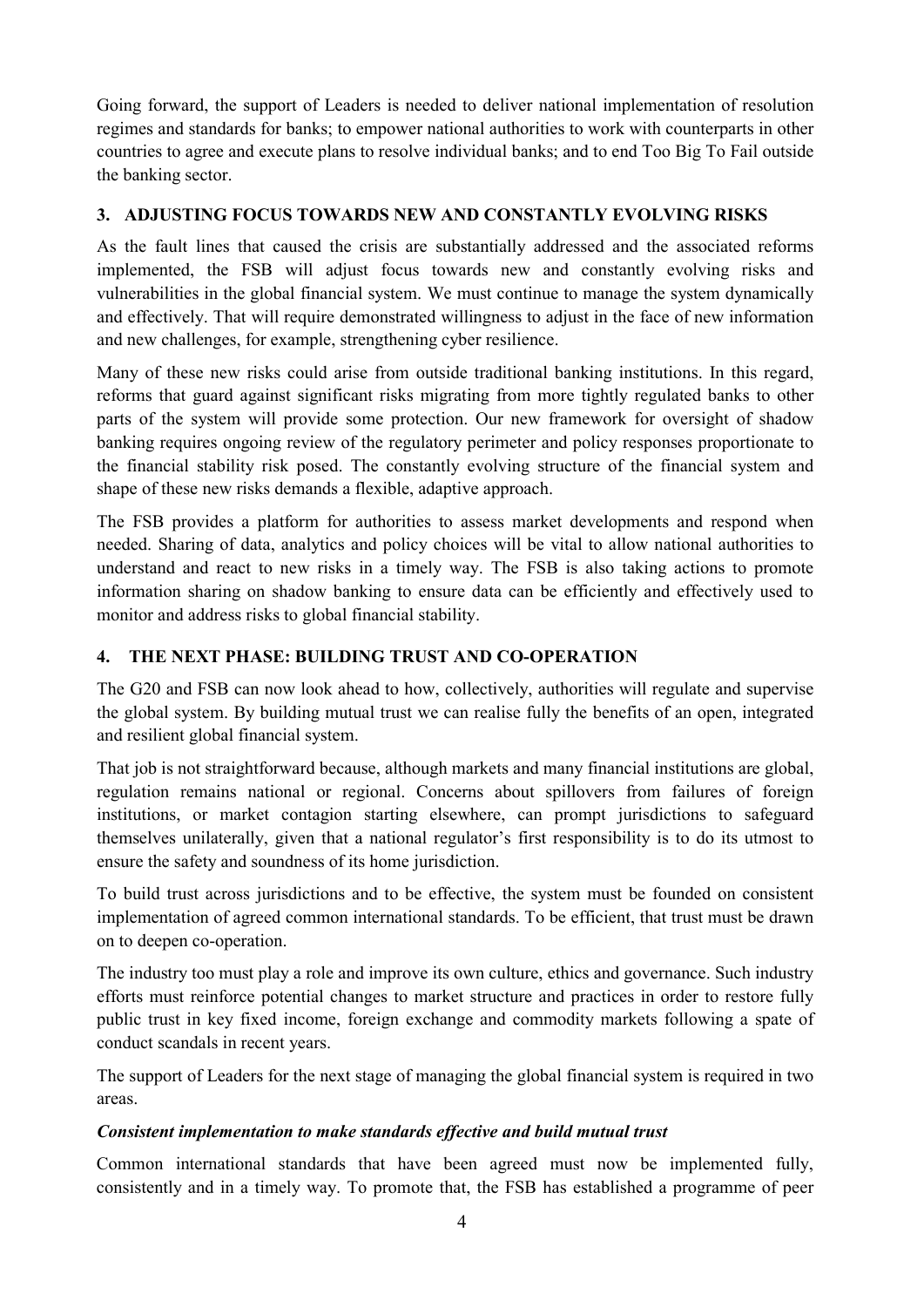reviews to assess the performance of individual G20 members. The latest findings of our monitoring process are summarised in the attachment to this letter.

From next year, the FSB will begin an annual reporting process on implementation. That process will seek to highlight both shortcomings and good practice, and will seek to assess whether reform measures are having unintended effects and must therefore be adjusted. The FSB's work will include focus in particular on the effects in emerging markets. When a robust analysis is completed, the FSB will be prepared to draw lessons from these reviews to refine the regulatory framework. The ongoing commitment of G20 members is needed to address the outcomes of those reviews.

### *Co-operation to manage the system effectively*

Co-operation will help enable regulation to be both more effective and more efficient. Jurisdictions differ in their stage of financial development and their degree of integration into the global economy. Implementation must take those differences into account, so it can be appropriate for the same standards to be implemented in different ways across jurisdictions.

With respect to OTC derivatives regulation, G20 Leaders agreed in St Petersburg that regulators should be able to defer to each other in the cross-border application of derivatives regulations when justified by the quality of their respective regulatory and enforcement regimes, based on similar outcomes, in a non-discriminatory way, paying due respect to home country regulation regimes. Progress has been made, but greater urgency is required if we are to alleviate reductions in market liquidity by promoting appropriate use of deference in line with your agreement in St. Petersburg. The continued support of the G20 is needed to further this work and to consider whether and where more widespread adoption of flexible outcomes-based approaches to resolving cross-border market regulation issues can be used.

### **CONCLUSION**

The G20 has worked intensively over the past six years to correct the fault lines that led to the global financial crisis. Under the Australian G20 Presidency, progress has been made across all policy areas, including the landmark agreement on total loss absorbing capacity for the world's largest banks, so that the job is now substantially complete. However, further work remains in order to build a fully resilient system.

The FSB is fully committed to supporting the G20 in its continuing efforts to strengthen the resilience of the global financial system. The challenges for the FSB in the next phase of our work are to monitor and address new and evolving risks; to build mutual trust through consistent implementation of benefits of reforms; and to manage the system both effectively and efficiently. In these ways we can fully realise the an open global system: the only system that can finance the investment and trade necessary to serve all economies and deliver strong, sustainable, balanced growth across the G20.

Yours sincerely,

W/ June

Mark Carney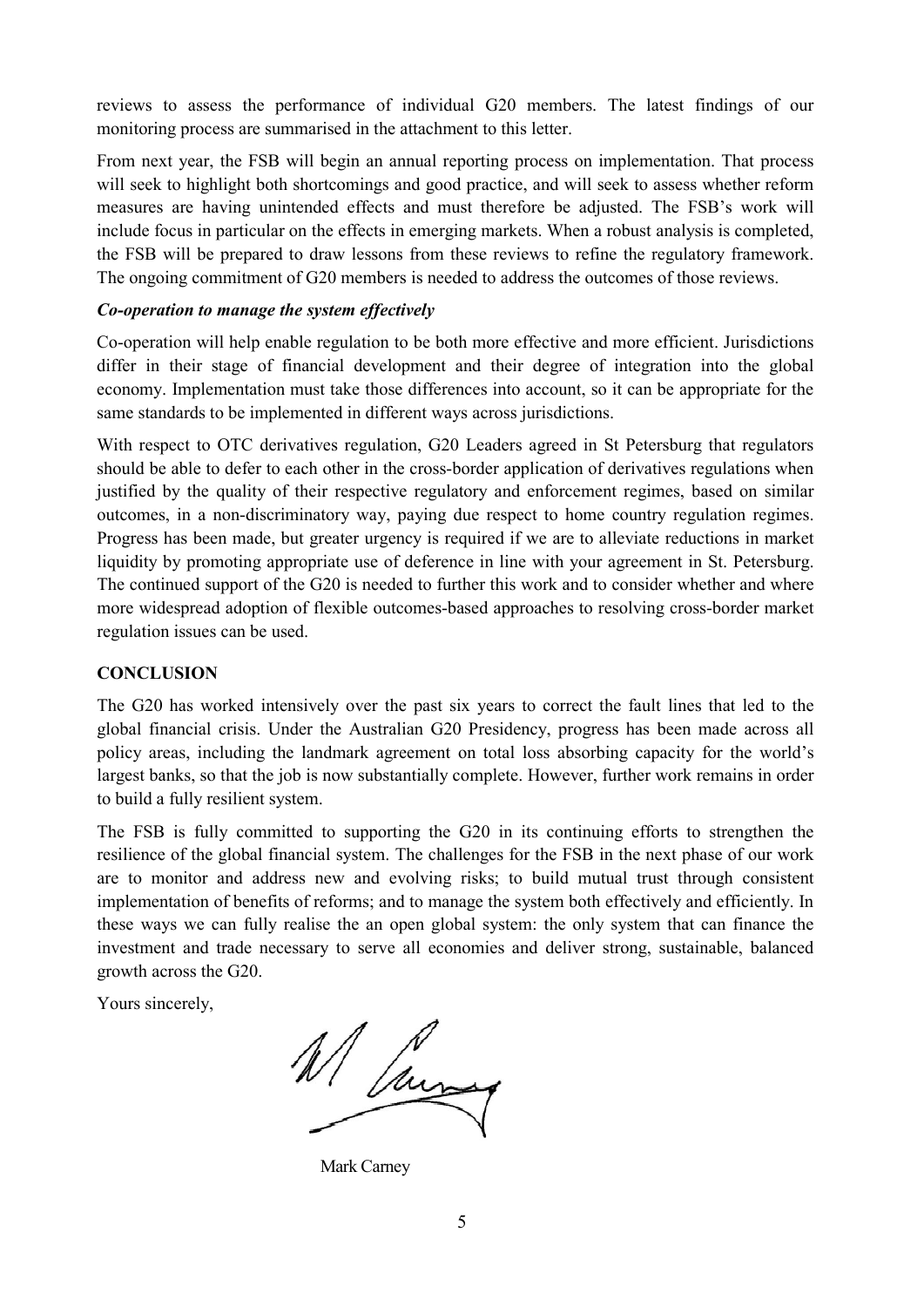

STANDING COMMITTEE ON STANDARDS IMPLEMENTATION

9 November 2014

# **Implementation Progress Dashboard**

### **Section A: Implementation Status**

# **I. Building resilient financial institutions**

#### **Implementation of the Basel III framework is on track (Figure 1).**

- All FSB jurisdictions have Basel III risk-based capital rules in force in accordance with the agreed timetable. Capital regulations of seven members (representing 30% of the market) have been assessed by the Basel Committee and deemed consistent with Basel III standards.
- Ten jurisdictions already have liquidity rules (LCR) published or in force, while the remainder are still in the implementation process. The LCR has to be in force at the beginning of 2015.



#### **Implementation of compensation reforms is largely completed.**

- Almost all FSB jurisdictions have now fully, or almost fully, implemented the FSB *Principles*  and *Standards for Sound Compensation Practices*.
- The focus now is on embedding oversight of compensation practices in supervisory frameworks and refining national regulatory frameworks (e.g. on material risk takers).

# **II. Making derivatives markets safer**

#### **Implementation of OTC derivatives reforms is uneven and two years behind schedule (Figure 2).**

- Trade reporting requirements are in place (fully or partly) in all except three FSB jurisdictions. However, authorities continue to report challenges regarding the access to and usability of data held by trade repositories.
- Five jurisdictions (representing less than 30% of the market) have some central clearing requirements in force; this is expected to increase to fifteen jurisdictions by end-2015.
- Three jurisdictions have trading requirements in place for certain types of OTC derivatives, while several others have recently taken additional implementation steps in this area.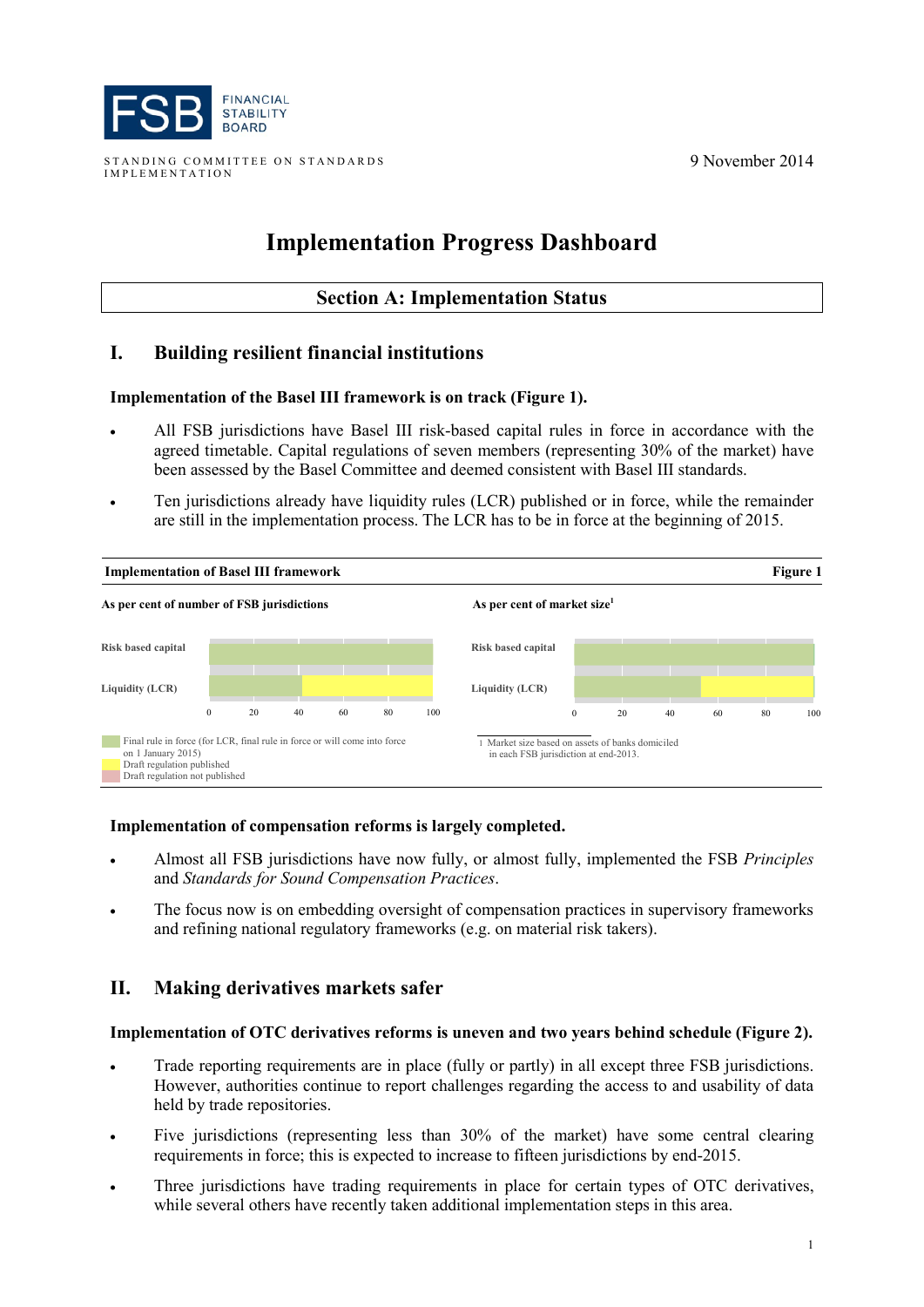• Jurisdictions are at various stages of adopting the BCBS-IOSCO margin requirements for noncentrally cleared derivatives, which are expected to be phased-in beginning in December 2015.



# **III. Ending too-big-to-fail**

#### **Substantial work remains on the implementation of effective resolution regimes (Figure 3).**

- All G-SIBs have recovery plans in place, and most home authorities report that they have developed high-level resolution strategies and completed initial operational resolution plans.
- Cross-border crisis management groups have now been established for all G-SIBs and G-SIIs.
- However, few jurisdictions have resolution regimes that are fully aligned with the *FSB Key Attributes of Effective Resolution Regimes*, even in the banking sector where implementation is most advanced. Most members have not yet adopted bail-in powers or mechanisms to give effect to foreign resolution actions, and fewer than half of FSB jurisdictions have adopted recovery and resolution planning for all systemic domestically incorporated banks.



# **IV. Transforming shadow banking into resilient market-based financing**

### **Implementation of policy measures for shadow banking has begun**.

- The FSB will begin the reporting of implementation progress on shadow banking reforms from 2015, drawing on monitoring and peer review work by relevant monitoring bodies.
- The preliminary findings from IOSCO peer reviews, based on self-assessments by participating jurisdictions, indicate that progress is being made in adopting reforms on money market funds and on aligning incentives for securitisation.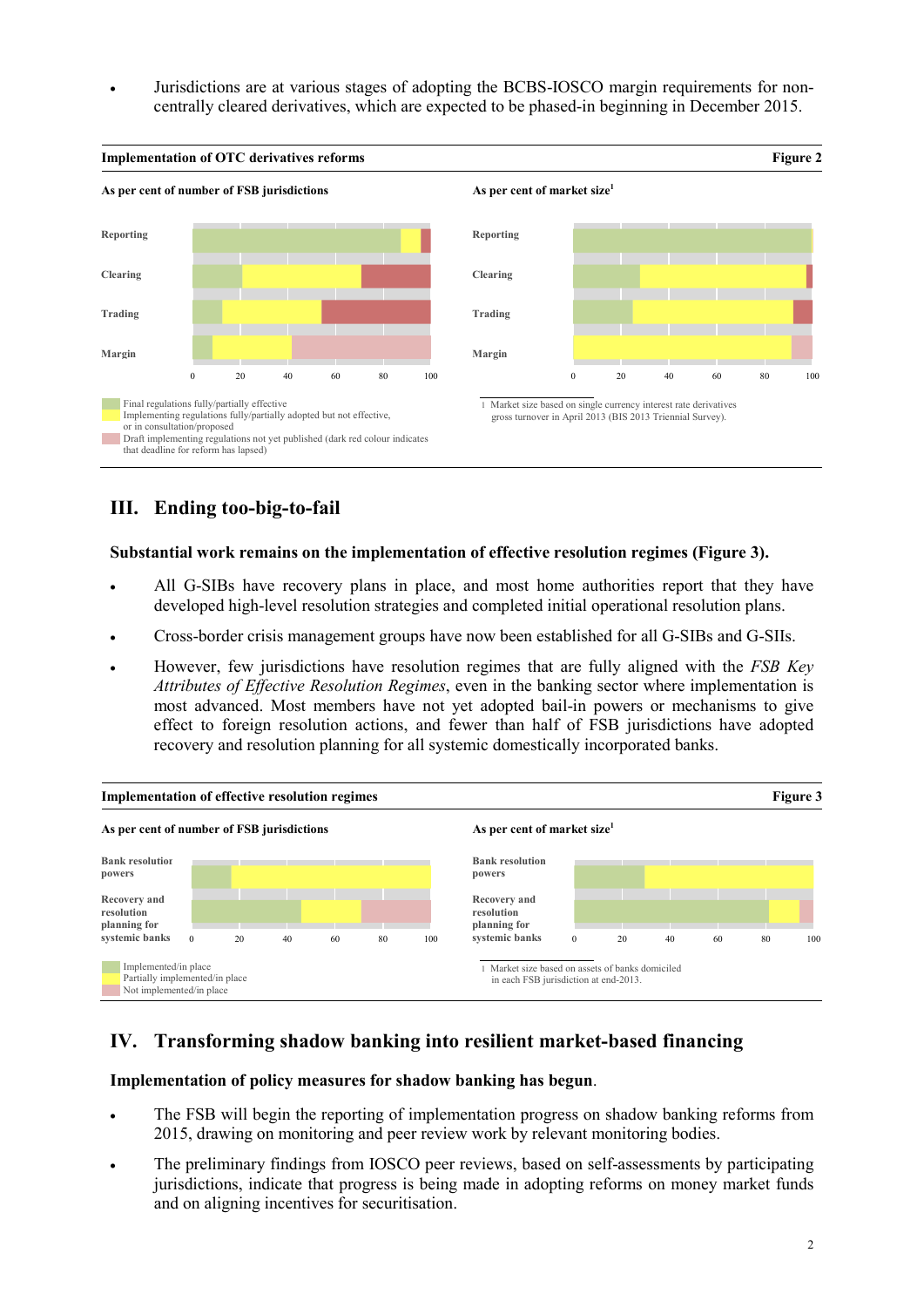# **Section B: Key Issues and Challenges**

# **I. Cross-border cooperation**

- From a cross-border perspective, there are certain obstacles to effective implementation of global regulatory reforms, such as uneven pace of implementation and inconsistencies across national rules.
- Further cross-border cooperation is needed to overcome these obstacles, particularly for the successful implementation of OTC derivatives reforms and effective resolution regimes.

### **OTC derivatives**

- A significant proportion of OTC derivatives transactions are cross-border in nature. For example, according to the BIS 2013 Triennial Survey, about half of the daily turnover in single currency interest rate derivatives contracts in FSB jurisdictions is cross-jurisdictional.
- Inconsistencies and gaps in cross-border rules can result in duplicative or overlapping regulations, or opportunities for regulatory arbitrage.
- Although some progress has been made to resolve these challenges, **further work is needed to enable regulators to defer to each other in a manner consistent with the G20 Leaders' call. [1](#page-7-0)**

### **Resolution**

-

- Effective resolution planning and the orderly resolution of a cross-border bank require national authorities to have legal powers and efficient processes for sharing information, to have developed firm-specific cross-border cooperation agreements (COAGs) for G-SIFIs, and to be able to give prompt effect to foreign resolution actions.
- These processes and powers are currently not available in most FSB jurisdictions, and they need to be addressed in order to end too-big-to-fail. **Jurisdictions should ensure that their legal regimes are aligned with the FSB guidance on information sharing for resolution purposes, that COAGs cover cooperation and information sharing in planning and carrying out a resolution, and that the FSB's final guidance on cross-border recognition is adopted.**

### **II. Supporting and extending implementation and monitoring work**

- With more reforms coming online, there are greater demands on a limited pool of official sector resources available for domestic implementation and for monitoring by international bodies. **It is important that national authorities are adequately resourced for full and timely implementation of reforms as well as for supporting their effective monitoring.**
- To reduce overlapping demands and to assist in the effective prioritisation of monitoring efforts, the FSB in collaboration with other monitoring bodies will develop a 'heat map' of resources required for upcoming monitoring work.
- As jurisdictions implement these reforms, there will be a need to assess the consistency and effectiveness of implementation. This work is complex, resource intensive and often qualitative. Additional effort is needed to harmonise definitions and concepts across reform areas.
- The FSB will work with monitoring bodies on ways to measure and report on the consistency and effects of reforms in priority areas.

<span id="page-7-0"></span><sup>1</sup> The G20 Leaders at the September 2013 St Petersburg Summit agreed that "jurisdictions and regulators should be able to defer to each other when it is justified by the quality of their respective regulatory and enforcement regimes, based on similar outcomes, in a non-discriminatory way, paying due respect to home country regulatory regimes."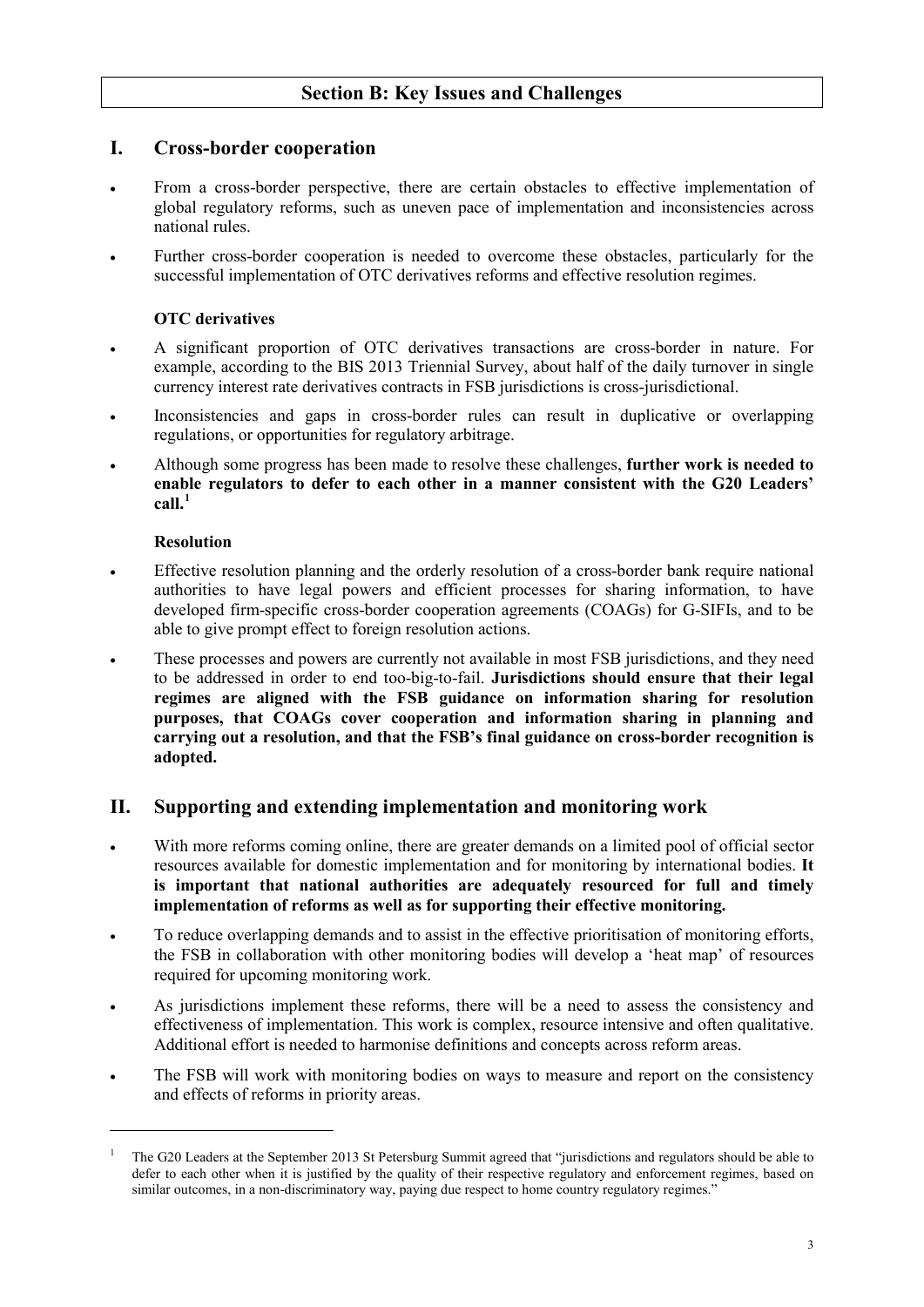| <b>Reform Area</b>                  | <b>Basel III</b>      |                                    | <b>OTC Derivatives (Implementing Regulations)</b> |                     |                                   |                      | $\mbox{Resolution}^{\#}$     |                                                                 |              |
|-------------------------------------|-----------------------|------------------------------------|---------------------------------------------------|---------------------|-----------------------------------|----------------------|------------------------------|-----------------------------------------------------------------|--------------|
|                                     | Risk-based<br>capital | Liquidity<br>coverage<br>ratio $*$ | Trade<br>reporting                                | Central<br>clearing | Exchange /<br>Platform<br>trading | Margin               | Bank<br>resolution<br>powers | Recovery and<br>resolution<br>planning for<br>systemic<br>banks | Compensation |
| Agreed phase-in<br>(completed) date | 2013 (2019)           | 2015 (2019)                        | $end-2012$                                        | end-2012            | end-2012                          | $end-2015$<br>(2019) | end-2015                     | end-2015                                                        |              |
| Argentina                           |                       |                                    |                                                   |                     |                                   |                      |                              |                                                                 | $\triangle$  |
| Australia                           | $\checkmark$          |                                    | $\triangle$                                       |                     |                                   |                      |                              | $\mathbf{1}$                                                    |              |
| Brazil                              | $\checkmark$          |                                    |                                                   |                     |                                   |                      |                              |                                                                 | $\triangle$  |
| Canada                              | $\checkmark$          |                                    | $\triangle$                                       |                     |                                   |                      |                              |                                                                 |              |
| China                               | $\checkmark$          |                                    |                                                   |                     |                                   |                      |                              |                                                                 | $\triangle$  |
| France                              |                       |                                    |                                                   |                     |                                   |                      |                              |                                                                 |              |
| Germany                             |                       |                                    |                                                   |                     |                                   |                      |                              |                                                                 |              |
| Hong Kong                           | $\triangle$           |                                    | $\triangle$                                       |                     |                                   |                      |                              | $\mathbf{1}$                                                    |              |
| India                               |                       |                                    |                                                   | $\triangle$         |                                   | $\triangle$          |                              |                                                                 | $\triangle$  |
| Indonesia                           |                       |                                    | $\triangle$                                       |                     | $\triangle$                       |                      |                              |                                                                 |              |
| Italy                               |                       |                                    |                                                   |                     |                                   |                      |                              | $\overline{2}$                                                  |              |
| Japan                               | $\checkmark$ $\Delta$ |                                    |                                                   |                     |                                   |                      |                              |                                                                 |              |
| Mexico                              | $\triangle$           |                                    |                                                   |                     |                                   |                      |                              | $\mathbf{1}$                                                    |              |
| Netherlands                         |                       |                                    |                                                   |                     |                                   |                      |                              |                                                                 |              |
| Rep. of Korea                       |                       |                                    |                                                   | $\triangle$         |                                   |                      |                              |                                                                 |              |
| Russia                              | $\triangle$           |                                    | $\triangle$                                       |                     |                                   |                      |                              | $\mathbf{1}$                                                    | $\triangle$  |
| Saudi Arabia                        |                       |                                    |                                                   |                     |                                   | $\triangle$          |                              |                                                                 |              |
| Singapore                           | $\checkmark$          |                                    | $\triangle$                                       |                     |                                   |                      |                              |                                                                 |              |
| South Africa                        |                       |                                    |                                                   |                     |                                   |                      |                              |                                                                 | $\triangle$  |
| Spain                               |                       |                                    |                                                   |                     |                                   |                      |                              | $\sqrt{2}$                                                      |              |
| Switzerland                         | $\checkmark$          |                                    | $\Delta$                                          |                     |                                   |                      |                              |                                                                 | $\Delta$     |
| Turkey                              |                       |                                    |                                                   |                     |                                   |                      |                              |                                                                 |              |
| United Kingdom                      |                       |                                    |                                                   |                     |                                   |                      |                              |                                                                 |              |
| <b>United States</b>                |                       |                                    | $\Delta$                                          | $\Delta$            | $\Delta_{\parallel}$              |                      |                              |                                                                 | $\Delta$     |

# **Annex: Timeliness of implementation of reforms in priority areas by FSB jurisdiction**